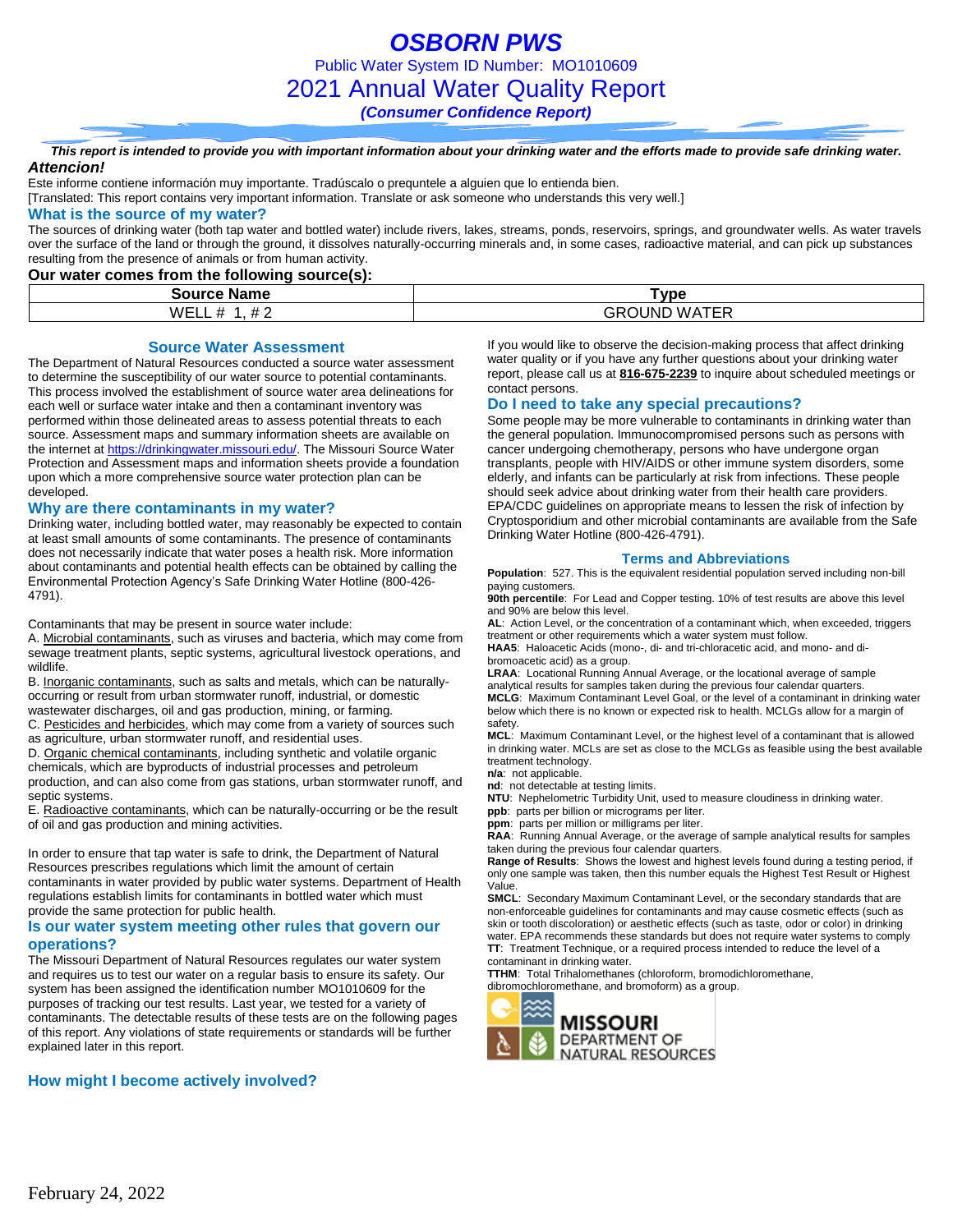# *OSBORN PWS*

Public Water System ID Number: MO1010609

2021 Annual Water Quality Report

*(Consumer Confidence Report)*

# *Contaminants Report*

OSBORN PWS will provide a printed hard copy of the CCR upon request. To request a copy of this report to be mailed, please call us at **816-675-2239***.* The CCR can also be found on the internet at www.dnr.mo.gov/ccr/MO1010609.pdf.

*The state has reduced monitoring requirements for certain contaminants to less often than once per year because the concentrations of these contaminants are not expected to vary significantly from year to year. Records with a sample year more than one year old are still considered representative. No data older than 5 years need be included. If more than one sample is collected during the monitoring period, the Range of Sampled Results will show the lowest and highest tested results. The Highest Test Result, Highest LRAA, or Highest Value must be below the maximum contaminant level (MCL) or the contaminant has exceeded the level of health based standards and a violation is issued to the water system.* 

## *Regulated Contaminants*

| <b>Requlated</b><br><b>Contaminants</b> | <b>Collection</b><br><b>Date</b> | <b>Highest</b><br>Test<br><b>Result</b> | Range of<br><b>Sampled</b><br><b>Result(s)</b><br>$(low - high)$ | <b>Unit</b> | <b>MCL</b> | <b>MCLG</b> | <b>Typical Source</b>                                                                          |
|-----------------------------------------|----------------------------------|-----------------------------------------|------------------------------------------------------------------|-------------|------------|-------------|------------------------------------------------------------------------------------------------|
| <b>BARIUM</b>                           | 4/18/2020                        | 0.0637                                  | 0.0637                                                           | ppm         |            | ◠           | Discharge of drilling wastes; Discharge from metal refineries;<br>Erosion of natural deposits  |
| <b>FLUORIDE</b>                         | 4/18/2020                        | 0.61                                    | 0.61                                                             | ppm         |            |             | Natural deposits; Water additive which promotes strong teeth                                   |
| NITRATE-<br><b>NITRITE</b>              | 4/7/2021                         | 6.377                                   | 6.377                                                            | ppm         | 10         | 10          | Runoff from fertilizer use; Leaching from septic tanks, sewage;<br>Erosion of natural deposits |
| SELENIUM                                | 4/18/2020                        | 5.54                                    | 5.54                                                             | ppp         | 50         | 50          | Erosion of natural deposits                                                                    |

| <b>Disinfection</b><br><b>Byproducts</b> | <b>Sample Point</b> | <b>Monitoring</b><br>Period | <b>Highest</b><br>LRAA | <b>Range of Sampled</b><br><b>Result(s)</b><br>$(low - high)$ | Unit | <b>MCL</b> | <b>MCLG</b> | <b>Typical Source</b>                    |
|------------------------------------------|---------------------|-----------------------------|------------------------|---------------------------------------------------------------|------|------------|-------------|------------------------------------------|
| TTHM                                     | DBPDUAL-01          | 2021                        |                        | $3.48 - 3.48$                                                 | ppb  | 80         |             | Byproduct of drinking water disinfection |

| <b>Lead and</b><br><b>Copper</b>     | <b>Date</b> | 90th Percentile: 90%<br>of your water utility<br>levels were less than |                                                                    | <b>Range of Sampled</b><br><b>Results</b><br>$(low - high)$ | Unit                                           | <b>AL</b> | <b>Sites</b><br><b>Over AL</b> |            | <b>Typical Source</b>                   |                                         |  |
|--------------------------------------|-------------|------------------------------------------------------------------------|--------------------------------------------------------------------|-------------------------------------------------------------|------------------------------------------------|-----------|--------------------------------|------------|-----------------------------------------|-----------------------------------------|--|
| <b>COPPER</b>                        | 2018 - 2020 | 0.164                                                                  |                                                                    | $0.02 - 0.176$                                              | ppm                                            | 1.3       |                                |            |                                         | Corrosion of household plumbing systems |  |
| LEAD                                 | 2018 - 2020 | 4.84                                                                   |                                                                    | $0 - 27.2$                                                  | ppb                                            | 15        |                                |            | Corrosion of household plumbing systems |                                         |  |
| <b>Radionuclides</b>                 |             |                                                                        | <b>Highest</b><br><b>Collection</b><br><b>Value</b><br><b>Date</b> |                                                             | Range of<br><b>Sampled</b><br><b>Result(s)</b> |           | Unit                           | <b>MCL</b> | <b>MCLG</b>                             | <b>Typical Source</b>                   |  |
| <b>GROSS ALPHA PARTICLE ACTIVITY</b> |             |                                                                        | 8/11/2021                                                          | 6.9                                                         | 6.9                                            |           | pCi/l                          |            |                                         | Erosion of natural deposits             |  |

## *Violations and Health Effects Information*

During the 2021 calendar year, we had the below noted violation(s) of drinking water regulations.

| <b>Compliar</b><br>eriod<br>165                                                                             | `੧l∨t⊾<br>Anar  | <b>VD</b> |
|-------------------------------------------------------------------------------------------------------------|-----------------|-----------|
| No<br>⊢the<br>ndar<br>Year of 2<br>Violations<br>`olon<br>l ir<br>curred<br>$\sim$<br>Caler<br>. <i>.</i> . | of 2021<br>____ |           |

Additional Required Health Effects Language:

Infants and children are typically more vulnerable to lead in drinking water than the general population. It is possible that lead levels at your home may be higher than at other homes in the community as a result of materials used in your home's plumbing. If you are concerned about elevated lead levels in your home's water, you may wish to have your water tested and flush your tap for 30 seconds to 2 minutes before using tap water. Additional information is available from the Safe Drinking Water Hotline (800-426-4791).

Certain minerals are radioactive and may emit a form of radiation known as alpha radiation. Some people who drink water containing alpha emitters in excess of the MCL over many years may have an increased risk of getting cancer.

### **Special Lead and Copper Notice:**

If present, elevated levels of lead can cause serious health problems, especially for pregnant women and young children. Lead in drinking water is primarily from materials and components associated with service lines and home plumbing. OSBORN PWS is responsible for providing high quality drinking water, but cannot control the variety of materials used in plumbing components. When your water has been sitting for several hours, you can minimize the potential for lead exposure by flushing your tap for 30 seconds to 2 minutes before using water for drinking or cooking. If you are concerned about lead in your water, you may wish to have your water tested. Information on lead in drinking water, testing methods, and steps you can take to minimize exposure is available from the Safe Drinking Water Hotline (800-426-4791) or at [http://water.epa.gov/drink/info/lead/index.cfm.](http://water.epa.gov/drink/info/lead/index.cfm)

All contaminant sample results from past and present compliance monitoring are available online at the Missouri DNR Drinking Water Watch website at [www.dnr.mo.gov/DWW/.](http://www.dnr.mo.gov/DWW/) To see the Lead and Copper results, enter your water system's name in the box titled Water System Name, then select Find Water Systems at the bottom of the page. On the next screen, click on the Water System Number. At the top of the next page, under the Help column, click on Other Chemical Results by Analyte. Scroll down to Lead and click the blue Analyte Code (1030). A Sample Collection Date range may need to be entered. The Lead and Copper locations will be displayed under the heading Sample Comments. Scroll to find your location and click on the Sample No. for results. If you assisted the water system in taking a Lead and Copper sample but cannot find your location on the list, please contact OSBORN PWS for your results.